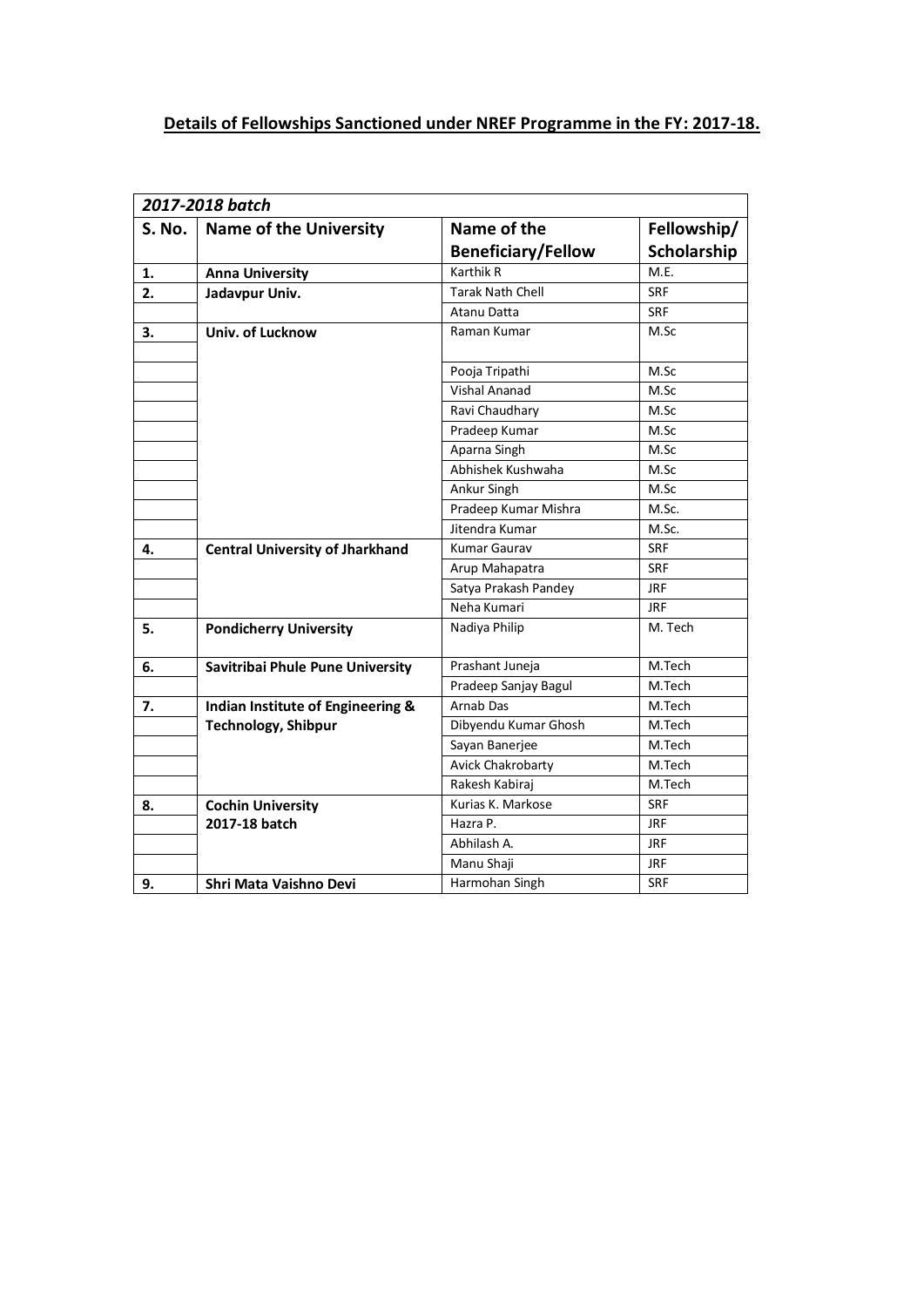| 2018-2019 batch: |                                   |                               |             |  |  |
|------------------|-----------------------------------|-------------------------------|-------------|--|--|
| S. No.           | Name of the Univ.                 | Name of the                   | Fellowship/ |  |  |
|                  |                                   | Beneficiary/Fellow            | Scholarship |  |  |
| 1.               | <b>IIT Roorkee</b>                | Firoz Khan                    | <b>JRF</b>  |  |  |
|                  |                                   | Siddhita Yadav                | <b>JRF</b>  |  |  |
|                  |                                   | Naimesh Kumar Baranwal        | M.Tech      |  |  |
|                  |                                   | Rahul Srivastava              | M.Tech      |  |  |
|                  |                                   | Shubham Kumar Dhiman          | M.Tech      |  |  |
|                  |                                   | Lalit Narayan Singh           | M.Tech      |  |  |
|                  |                                   | Piyush Chand                  | M.Tech      |  |  |
| 2.               | <b>IIT Kharagpur</b>              | Swati Das                     | <b>JRF</b>  |  |  |
|                  |                                   | Subhodeep Banerjee            | <b>JRF</b>  |  |  |
|                  |                                   | Sundipan Bhowmick             | JRF.        |  |  |
|                  |                                   | Romit Mitra                   | <b>JRF</b>  |  |  |
|                  |                                   | Diksha Malhotra               | <b>JRF</b>  |  |  |
| 3.               | Savitribai Phule Pune University  | Sagar Vikas Dalimkar          | M.Tech      |  |  |
|                  |                                   | Abhay Rajiv Deshpande         | M.Tech      |  |  |
|                  |                                   | Akshy Subhash Gaikwad         | M.Tech      |  |  |
|                  |                                   | Pooja Sanjiv Gunjal           | M.Tech      |  |  |
|                  |                                   | Kadam Shashank Krushna        | M. Tech     |  |  |
|                  |                                   | Vaibhav Bhanudas Lavhale      | M. Tech     |  |  |
|                  |                                   | Sujit Sunit Patil             | M. Tech     |  |  |
|                  |                                   | Molly Shukla                  | M. Tech     |  |  |
|                  |                                   | Pradeep Kumar Banshraj, Yadav | M. Tech     |  |  |
|                  |                                   | Subhash M. Pandharkar         | <b>SRF</b>  |  |  |
|                  |                                   | Niranjan Kurhe                | <b>SRF</b>  |  |  |
|                  |                                   | Shruthi S. Nair               | <b>SRF</b>  |  |  |
|                  |                                   | Ashish Dyaneshwar             | <b>JRF</b>  |  |  |
|                  |                                   | Naik Dhirsing V               | <b>JRF</b>  |  |  |
|                  |                                   | Chaure Sunil Shivaji          | M.Tech      |  |  |
|                  |                                   | Ashish D. Waghmare            | JRF         |  |  |
| 4.               | Indian Institute of Engineering & | Arghya Sarkar                 | M.Tech      |  |  |
|                  | Technology, Shibpur               | Debayan Nandy                 | M.Tech      |  |  |
|                  |                                   | <b>Bishnu Dalal</b>           | M.Tech      |  |  |
|                  |                                   | Indrajit Bose                 | M.Tech      |  |  |
|                  |                                   | Koushik Ghosh                 | M.Tech      |  |  |
|                  |                                   | Soubagya Mandal               | M.Tech      |  |  |
|                  |                                   | Bikram Kumar Samantra         | M.Tech      |  |  |
|                  |                                   | Pavel Majumder                | <b>JRF</b>  |  |  |
| 5.               | Shri Mata Vaishno Devi            | Ravi Kumar Goyal              | M.Tech      |  |  |
|                  |                                   | Himanshu Malpotra             | M.Tech      |  |  |
|                  |                                   | Rudraksh S. Gupta             | <b>SRF</b>  |  |  |
| 6.               | Lucknow University                | Subrat                        | M.Sc.       |  |  |
|                  |                                   | Dravesh Singh                 | M.Sc.       |  |  |
|                  |                                   | Nikhil Mishra                 | M.Sc.       |  |  |
|                  |                                   | Surabhi Raj                   | M.Sc.       |  |  |
|                  |                                   | Saman Khan                    | M.Sc.       |  |  |
|                  |                                   | Sunil Kumar Patel             | M.Sc.       |  |  |
|                  |                                   | Sajud Khan                    | M.Sc.       |  |  |
|                  |                                   | Yash Asthana                  | M.Sc.       |  |  |
|                  |                                   | Deepika Pandey                | M.Sc.       |  |  |
|                  |                                   | Ashish Kumar Bahal            | M.Sc.       |  |  |

## **Details of Fellowships Sanctioned under NREF Programme in the FY: 2018-19.**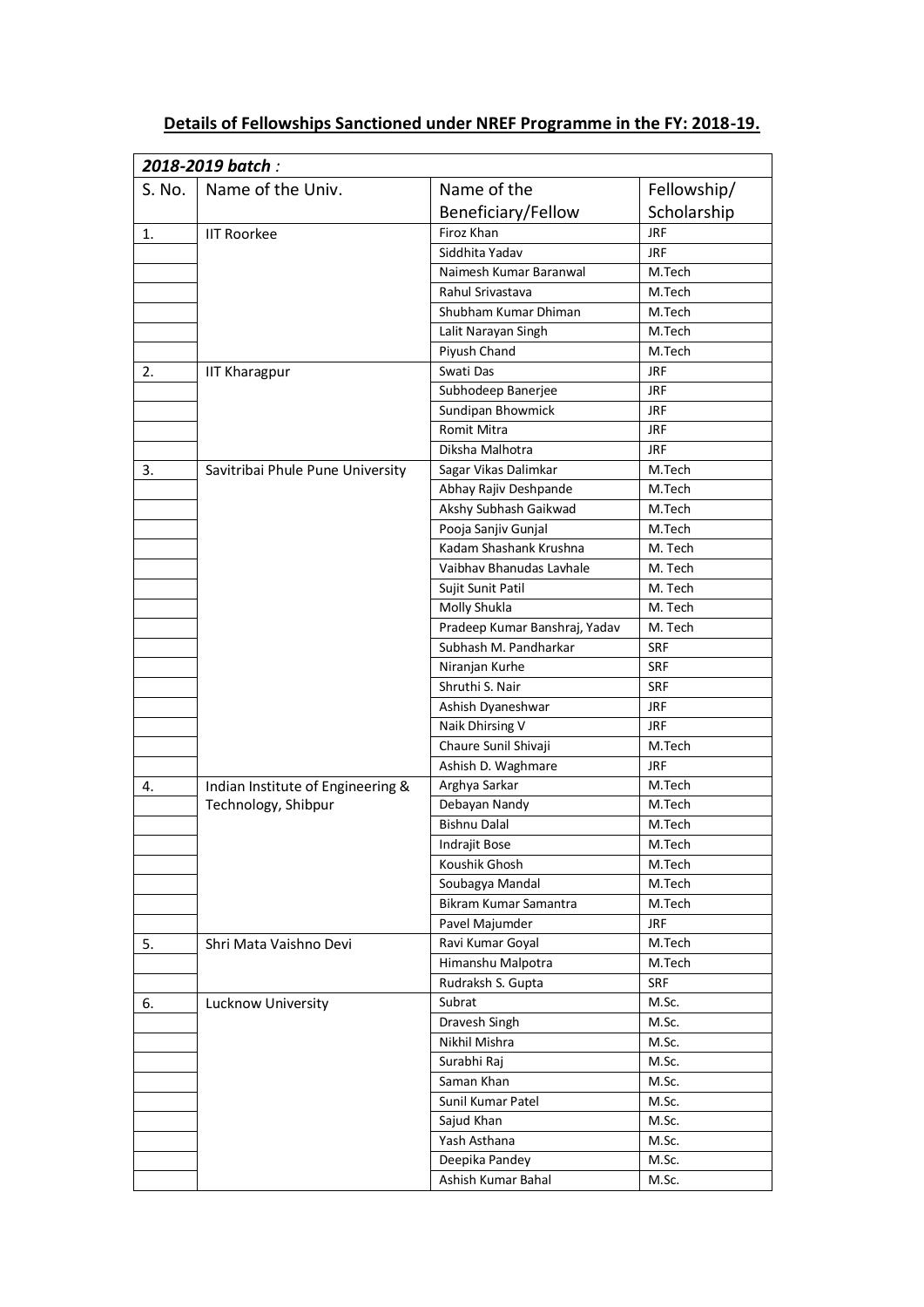## **Details of Fellowships Sanctioned under NREF Programme in the FY: 2019-2020**

| 2019-2020 batch:                   |  |                                |                    |  |
|------------------------------------|--|--------------------------------|--------------------|--|
| SI.<br>Name of the Univ.           |  | Name of the                    | Fellowship/        |  |
| No.                                |  | <b>Beneficiary/Fellow</b>      | <b>Scholarship</b> |  |
| <b>University of Lucknow</b><br>1. |  | Ankita Sao                     | M.Sc.              |  |
|                                    |  | Yogendra Kumar Verma           | M.Sc.              |  |
|                                    |  | Swati Pandey                   | M.Sc.              |  |
|                                    |  | Anupama Saroj                  | M.Sc.              |  |
|                                    |  | Saksham Saxena                 | M.Sc.              |  |
|                                    |  | <b>Rahul Tiwari</b>            | M.Sc.              |  |
|                                    |  | Abhay Verma                    | M.Sc.              |  |
|                                    |  | Swati Singh                    | M.Sc.              |  |
|                                    |  | Mohanish Pushpkar              | M.Sc.              |  |
|                                    |  | Snigdha Sharma                 | M.Sc.              |  |
| <b>IIT Roorkee</b><br>2.           |  | Naman Arora                    | <b>JRF</b>         |  |
|                                    |  | Md Mustafa Kamal               | <b>JRF</b>         |  |
|                                    |  | Minakshi Patel                 | <b>JRF</b>         |  |
| 3.<br><b>IIT Kharagpur</b>         |  | Somanath Baral                 | <b>JRF</b>         |  |
|                                    |  | Suman Mondal                   | <b>JRF</b>         |  |
|                                    |  | Subhara Dey                    | <b>JRF</b>         |  |
|                                    |  | SantoshKumar                   | <b>JRF</b>         |  |
|                                    |  | Ananya Pal                     | <b>JRF</b>         |  |
| Savitribai Phule Pune<br>4.        |  | Ajay Appasahib Kadu            | M.Tech             |  |
| <b>University</b>                  |  | <b>Kishor Dasharath Kokare</b> | M.Tech             |  |
|                                    |  | Vandana Nair                   | M.Tech             |  |
|                                    |  | Pratibha Shivaji Shinde        | <b>JRF</b>         |  |
|                                    |  | Yogesh Vitthal Hase            | <b>JRF</b>         |  |
|                                    |  | Bharat Rambhau Bade            | <b>SRF</b>         |  |
|                                    |  | Pravin Ashok Baste             | <b>SRF</b>         |  |
|                                    |  | Pramod Uddhay Tandale          | <b>SRF</b>         |  |
| Indian Institute of<br>5.          |  | <b>Pritam Mondal</b>           | M.Tech             |  |
| <b>Engineering &amp;</b>           |  | Silajit Manna                  | M.Tech             |  |
| <b>Technology, Shibpur</b>         |  | Dibyendro Kumar                | <b>JRF</b>         |  |
| Shri Mata Vaishno Devi<br>6.       |  |                                |                    |  |
|                                    |  | Shailender Mohan Sharma        | M.Tech             |  |